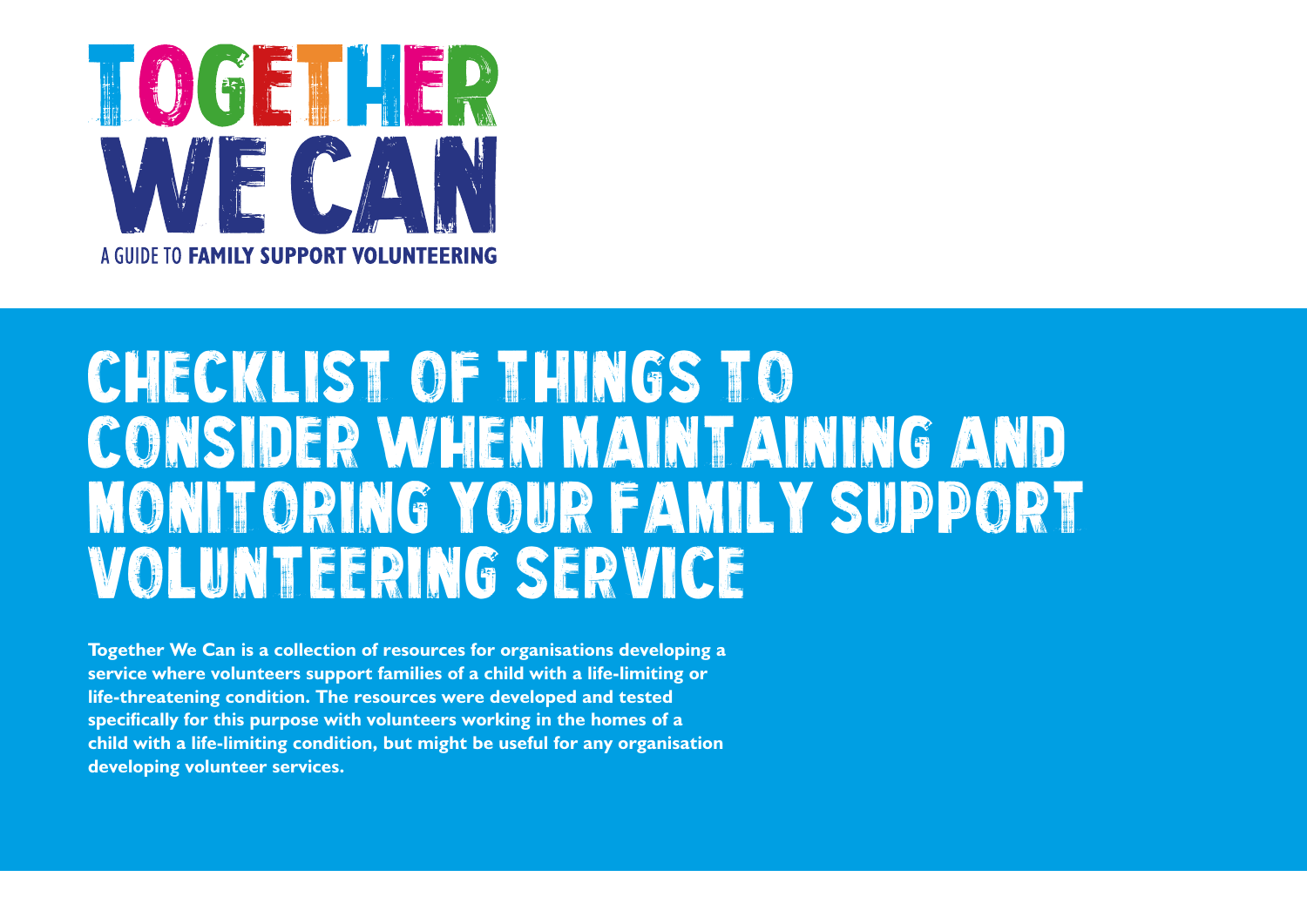## CHECKLIST OF THINGS TO CONSIDER WHEN MAINT AINING AND MONITORING YOUR FAMILY SUPPORT VOLUNTEERING SERVICE

**This checklist will help you identify your strengths and weaknesses when running a Family Support Volunteering service. Simply tick whether your organisation currently does each thing so you can see any areas to work on. You can use the comments / evidence column to insert notes about what documents, resources and evidence you have available. Links to Together We Can resources are included so you can go straight to sections most relevant to you.**

Recruiting and training volunteers is just the start of the process. Providing ongoing support and supervision, dealing with enquiries from volunteers and families and keeping good records about what you are doing and the benefits are all part of running a volunteering support service.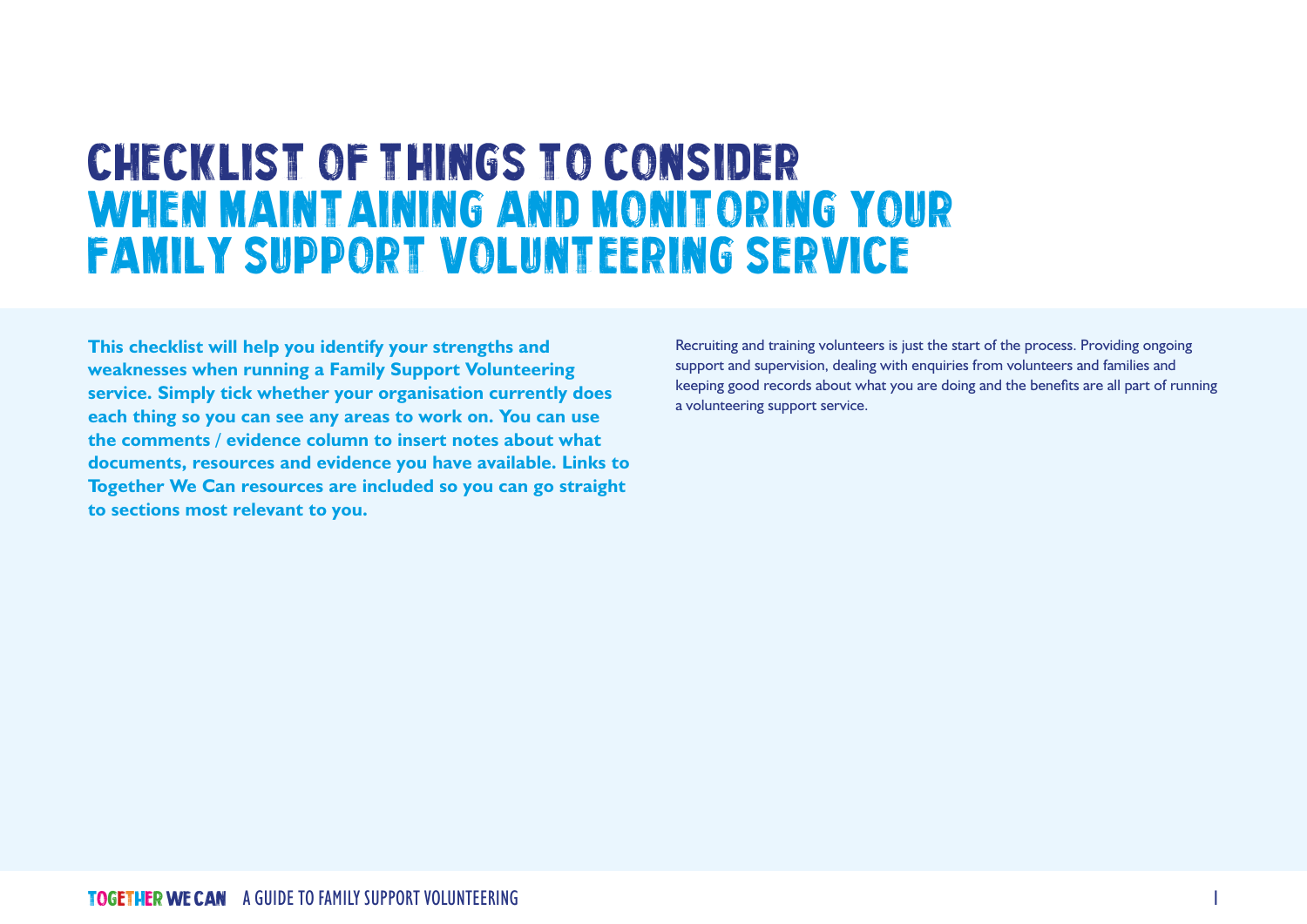| Things to think about                                                                                                                                                                                                                                           | Yes | <b>Partly</b> | <b>No</b> | <b>Comments / evidence available</b> | For more help click on the links below                                                                                                    |
|-----------------------------------------------------------------------------------------------------------------------------------------------------------------------------------------------------------------------------------------------------------------|-----|---------------|-----------|--------------------------------------|-------------------------------------------------------------------------------------------------------------------------------------------|
| <b>Supervising Family Support Volunteers</b>                                                                                                                                                                                                                    |     |               |           |                                      |                                                                                                                                           |
| Do you have a process in place for supervising volunteers<br>regularly so they feel supported?                                                                                                                                                                  |     |               |           |                                      | Top tips for supervising Family Support<br><b>Volunteers</b>                                                                              |
| Do you have appropriate forms to record the outcome from<br>volunteer supervision sessions?                                                                                                                                                                     |     |               |           |                                      | Example volunteer supervision form                                                                                                        |
| In addition to formal one-to-one supervision, do you have any<br>opportunities for social events where volunteers get together?<br>This can help volunteers feel motivated and ensure they stay<br>longer.                                                      |     |               |           |                                      |                                                                                                                                           |
| Do you have regular refresher training for volunteers, such as<br>a Saturday or evening workshop every quarter or six months?<br>Volunteers themselves might be able to run a short session<br>about a topic that interests them.                               |     |               |           |                                      | Template volunteer certificates                                                                                                           |
| <b>Supporting Family Support Volunteers</b>                                                                                                                                                                                                                     |     |               |           |                                      |                                                                                                                                           |
| Do you have relevant policies and procedures in place to<br>support volunteers and keep them safe? This may include lone<br>worker policies, policies for driving others, health and safety<br>policies, policies about the use of equipment offsite and so on. |     |               |           |                                      | List of suggested policies and documents<br>Example lone working policy<br>Example health and safety policy<br>Volunteer drivers handbook |
| Do you need to adapt your organisation's policies to include<br>volunteers?                                                                                                                                                                                     |     |               |           |                                      | Example risk assessment tools<br>Risk assessment checklist                                                                                |
| Does your employee liability insurance cover volunteers?                                                                                                                                                                                                        |     |               |           |                                      |                                                                                                                                           |
| Do you have an expense claim policy? It is important not to set<br>up volunteering programmes in a way that volunteers could<br>confuse with employment.                                                                                                        |     |               |           |                                      | Example expenses claim form<br>Volunteer drivers handbook<br><b>Expenses policy</b>                                                       |
| Do you have a rapid system for reimbursing volunteers for any<br>expenses?                                                                                                                                                                                      |     |               |           |                                      |                                                                                                                                           |